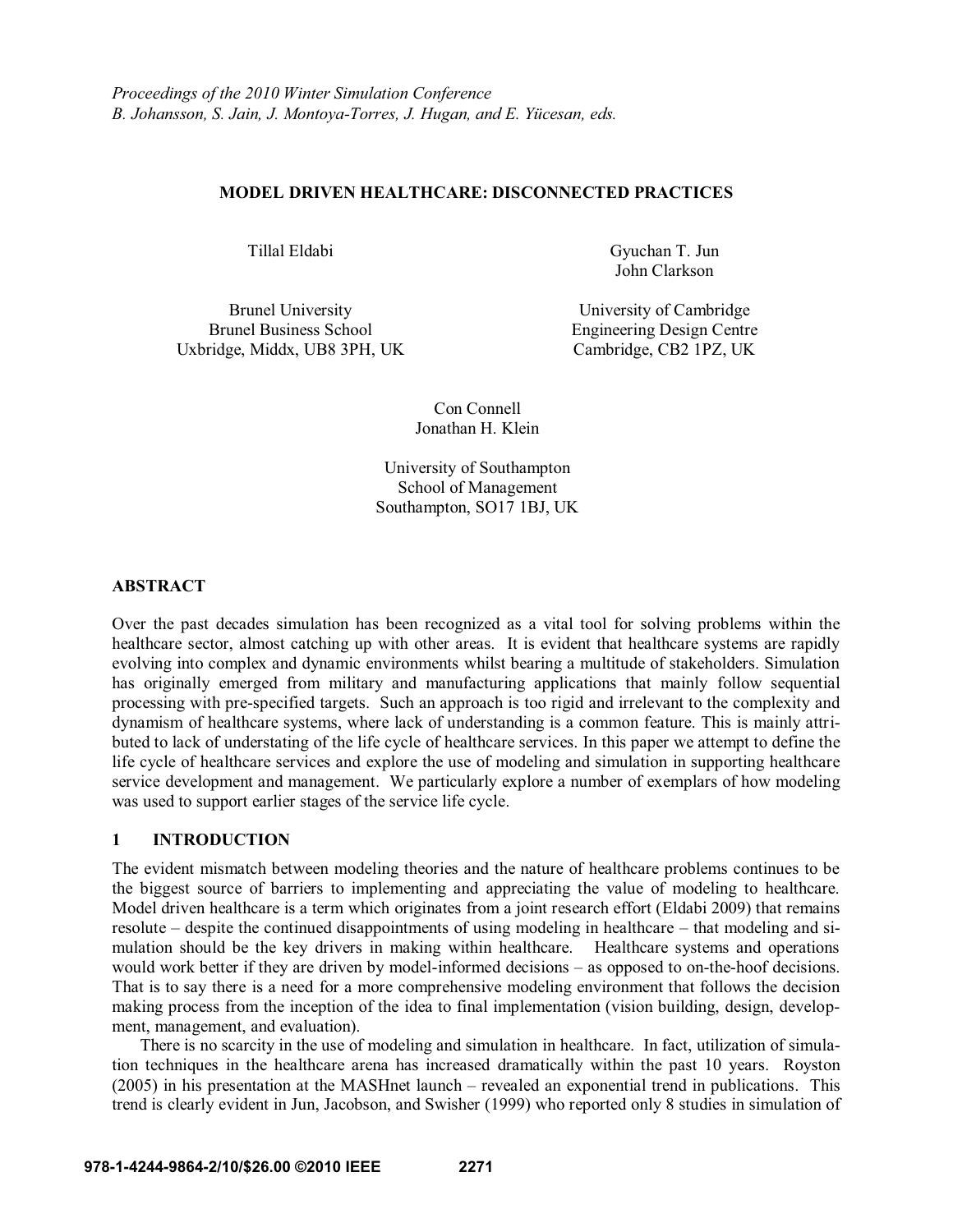health clinics between 1973 and 1977 and 28 studies between 1993 and 1997. Similarly, a search on the use of System Dynamics in healthcare by Brailsford (2008), found a rapidly increasing trend. This is also common to all other methods. A common feature in most of the published cases is that they tend to focus on individual specialties or isolated sub-systems (such as, accident and emergency (A&E), theatre utilization, outpatient clinics and so on) as reported by many authors. There have not been much publications on cases to do with multi-agency modeling, despite the fact that in a typical healthcare setting systems are usually represented by multi-agency and complexity, in addition to being owned by multiple stakeholders, such as those mentioned in by Jun, Jacobson, and Swisher (1999) and Lehaney and Paul (1996). There is an obvious mismatch between the silo based models and targeted multi-agency systems. The widely admitted lack of implementation of simulation studies remains a testimonial to such mismatch (Eldabi, Paul, and Young 2007). This is in addition to the mismatch between modeling approaches and the nature of healthcare problems as indicated by Eldabi (2009). Similarly, there is a clear lack of reporting on long term modeling, along the system life cycle.

Having explored the first two mismatches previously, here we are focusing on the third mismatch. Most modelers and stakeholders seem to focus their attention on using modeling to solve a specific problem. Such problems are usually time and context bound. However, a typical service (or a product) usually go through a life cycle, starting by initiating the need(s) for it and usually ending with a set of fresh needs for an improved service or an altogether new service. What we find is that current approaches are dedicated to a specific point in the life cycle of the service. Even though there are many techniques that can be used for each of the stages in the life cycle, these usually are disconnected with modeling starting from scratch at each stage. In this paper we are attempting to profile the life cycle of a typical healthcare service and the modeling requirements for each stage in the life cycle. More attention will then be given to the techniques relevant to the first stage and how outcomes of such techniques could be used as precursors for modeling within the following stages.

## **2 SERVICE DEVELOPMENT LIFE CYCLE**

This section aims to explore and identify the concept of "service development cycle" in general, followed by mapping the general concept on healthcare services life cycle. It must be noted that in this paper we opted to regard care provision as a service rather than a product based on the comparison conducted by Johne and Storey (1998), who differentiate between service and products using three criteria: *Tangibility*, services are intangible and cannot be easily measured, while products are usually tangible. *Heterogeneity*, services are heterogeneous and may differ from one item to the other based on the supplier and the receiver, while products have the tendency to be uniform and homogeneous. *Simultaneity*, services are typically produced and consumed simultaneously and cannot be stocked, while products could be produced and stocked for late consumption. Based on these criteria it is derived that care provision can be considered as a service given its intangibility, heterogeneity, and simultaneity. Healthcare do have products such as drugs, diagnostic tools, and medicine, however, the main element of healthcare is care giving, hence the focus of this paper.

#### **2.1 New Service Development Life Cycle**

In order to be able to profile the life cycle of healthcare services, the following discussion starts by scoping the general concept of service development life cycle. Johne and Storey (1998) conducted a thorough review of new service development. In their review, Johne and Storey have categorized service development life cycle into three stages. Table 1 present these stages and the corresponding components of each stage. Stage 1 of the life cycle is to do with initialing the need building ideas for meeting such needs. This is mainly a conceptual stage but relies significantly on the consensus of stakeholders. Stage 2 is where the target service is specified in more detail and put together. At this stage the service, although still offline, goes through a series of experimentation to assess its viability. Decision makers would be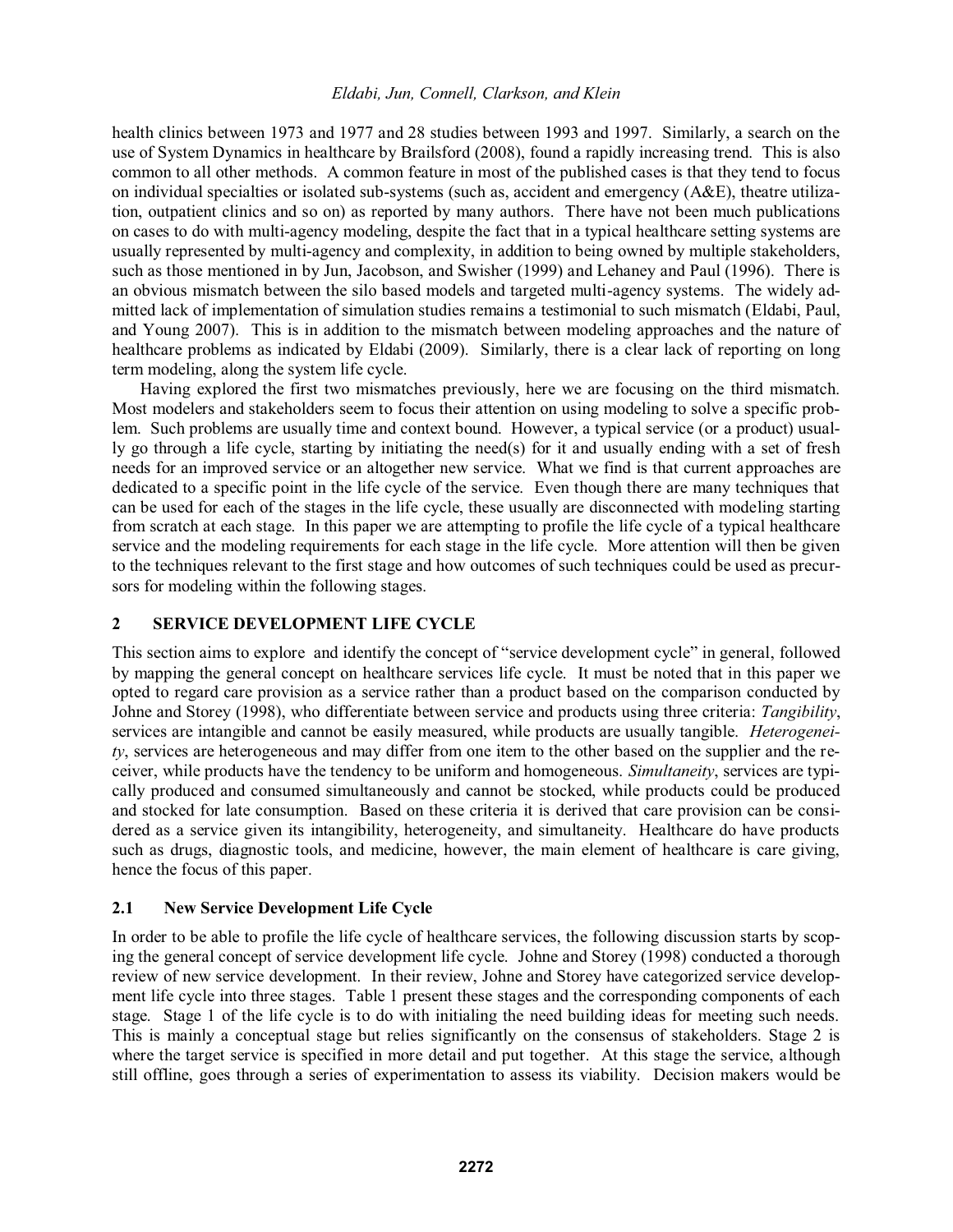concerned with getting the service right. Stage 3 is where the service goes live. At this stage the focus will be on maintaining the soundness of the service and the returns on investment.

| Stage 1                  |          |                                                                        |
|--------------------------|----------|------------------------------------------------------------------------|
| New product strategy     | $\circ$  | Identify the strategic business requirements that the new product      |
|                          |          | should satisfy. Mainly based on a market gap or innovative ideas.      |
| Idea generation          | $\circ$  | Search for product ideas to meet strategic objectives.                 |
| Screening and evaluation | $\Omega$ | A quick analysis of ideas made against criteria that reflect the ob-   |
|                          |          | jectives of the organization                                           |
| Stage 2                  |          |                                                                        |
| Business analysis        | $\circ$  | A detailed analysis of the attractiveness of an idea in business terms |
| Development              | $\circ$  | Translation of the idea into an actual product for the market          |
| Testing                  | $\Omega$ | The commercial experiments necessary to verify earlier business        |
|                          |          | judgments                                                              |
| Stage 3                  |          |                                                                        |
| Commercialization        | O        | The when, where, to whom and how decisions of the launch               |

Table 1: Stages of New Service Development (adapted from Johne and Storey (1998)

## **2.2 Mapping of Phases of Healthcare Systems Development**

This section is aiming to profile and identify the main stages of service development within healthcare organizations. The profiling will be based on the information provided in Table 1. Each stage will include a brief description of the modeling requirements.

## **2.2.1 Stage 1: Inception**

Healthcare systems are mainly devoted to cater for local and/or national needs. Hence, it is very important when designing a new service, or modifying an existing one, to identity the consumers' needs and the measures that go with it. Once such needs have been identified, the next step is to draw up a service that meets those needs and to predict the specific demand for such a service. Decisions at this stage are either taken at the policy or strategic level. Not much precision is required here, rather the decision becomes one of identifying the type and general direction of the service. This stage is mainly about innovation and ideas generation. It is driven by consumers' needs but could also be driven by national targets and influences from funding bodies and other pressure groups. Healthcare organizations are becoming more and more competitive which makes them very keen to innovate. In summary this stage covers identifying a problem (or gap) and coming up with innovative suggestions to solve it.

As mentioned earlier healthcare systems are characterized by multiple ownership and complexity. In order to make decisions that involve change or significant investment, more effort should be spent on coordinating the differing views and needs of the stakeholders concerned, the role of modeling at this stage relates mainly to *ideas generation* and *consensus building*.

## **2.2.2 Stage 2: Development**

Once a decision is made regarding which service to develop, Stage 2 is about designing and developing the new service or modifying an existing one. Ideas generated at Stage 1 are expanded and implemented at Stage 2. Most new service development (NSD) literature (Menor, Tatikonda, and Sampson 2002) tend to distinguish between design and development. However, and for the purpose of healthcare and modeling, these would be amalgamated in one stage to reflect the use of modeling in designing as part of developing new services. The most important element to get to grips with at this stage is the availability and the best use of resources to support the new service. Hence, most activities at this stage are concerned with resource allocation and utilization, i.e., the choice will be dependent on which service will consume less resources and more efficiently. Obviously measures here include health outcomes as the main driver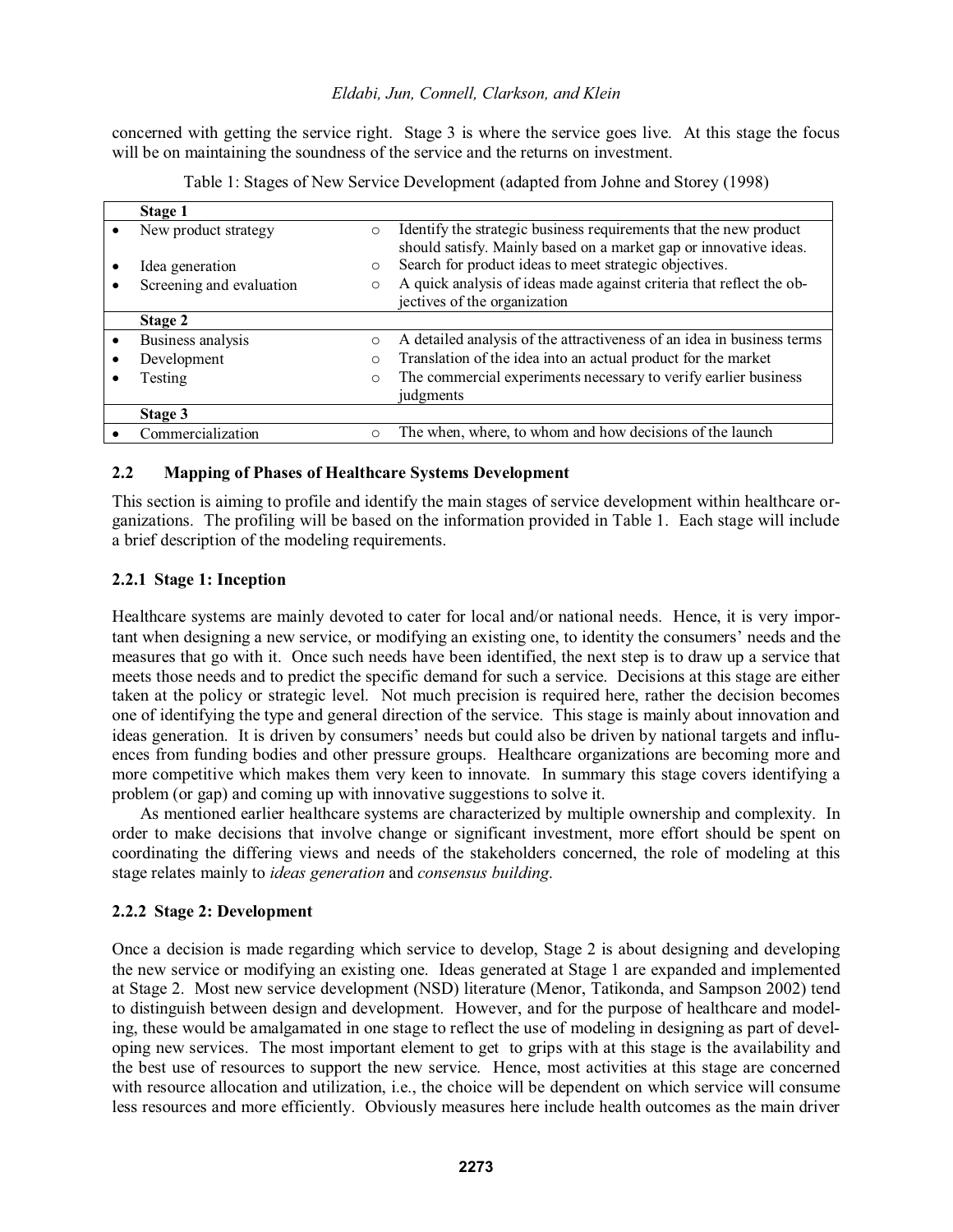and not solely dependent on the value for money. Typically this is one of the main features that differentiates healthcare systems from other systems.

Modeling at Stage 2 is used to design new services and to evaluate alternative design options and yields on resources. More precision is required at this stage to provide more quantitative and ordinal measures. It must be noted that multiple ownership is still a prominent feature at this level. Most of the decisions - although may involve policy and strategic levels - are taken at the operational levels and they are about *specific results*.

#### **2.2.3 Stage 3: Management**

This stage is about maintaining a smooth delivery of a satisfactory and competitive service. The role of the decision makers is to monitor and continuously evaluate the service and prevent deviation and arising problems. These may include high maintenance cost, low health outcomes, decreased staff morale and so on. Decision makers may impose certain managerial actions to make sure the process is working well and will also device plans to assess the service. For major decisions where modeling is usually required decision makers are usually faced with 2 options. First is to impose major changes to the system, this occurs when the existing service is meeting the right demand but not efficiently. On the other hand, decision makers may resort to completely developing a new service. This may be caused by rising demands for new services or the fact that the existing service becomes obsolete.

When it is about modifying existing services, more *accurate modeling* is sought to find out how new components would fit within the existing system. Accuracy is also supported by the existence of data within the system. The cycle then comes back to Stage 1 if a new service sought.



Figure 1: Healthcare Service Development Life Cycle

## **3 STAGE 1 MODELING APPROACHES**

Most of the literature on modeling and simulation in healthcare tends to describe models for Stages 2 and 3 and, to a large extent, draw some similarities and linkages between the 2 stages. That is, models are for evaluating alterative scenarios during the design phase or during operational phase. Most of these models tend to look for accurate representations of the system whilst aiming to achieve specific outputs. Approaches to modeling at Stage 1, and due to nature of requirements, tend to seek consensus rather than outputs. The expected outcome from these models create a barrier between models at Stage 1 and those used within Stages 2 and 3. This disconnection is so deep that some of the modeling communities do not recognize the benefits of linking such methods, with some exceptions such as the article by Pidd (2007). We feel that, and for the cycle to be complete, it is important to eliminate the disconnection between models of Stage 1 and those of Stage 2. Given the expansive literature on hard modeling approaches used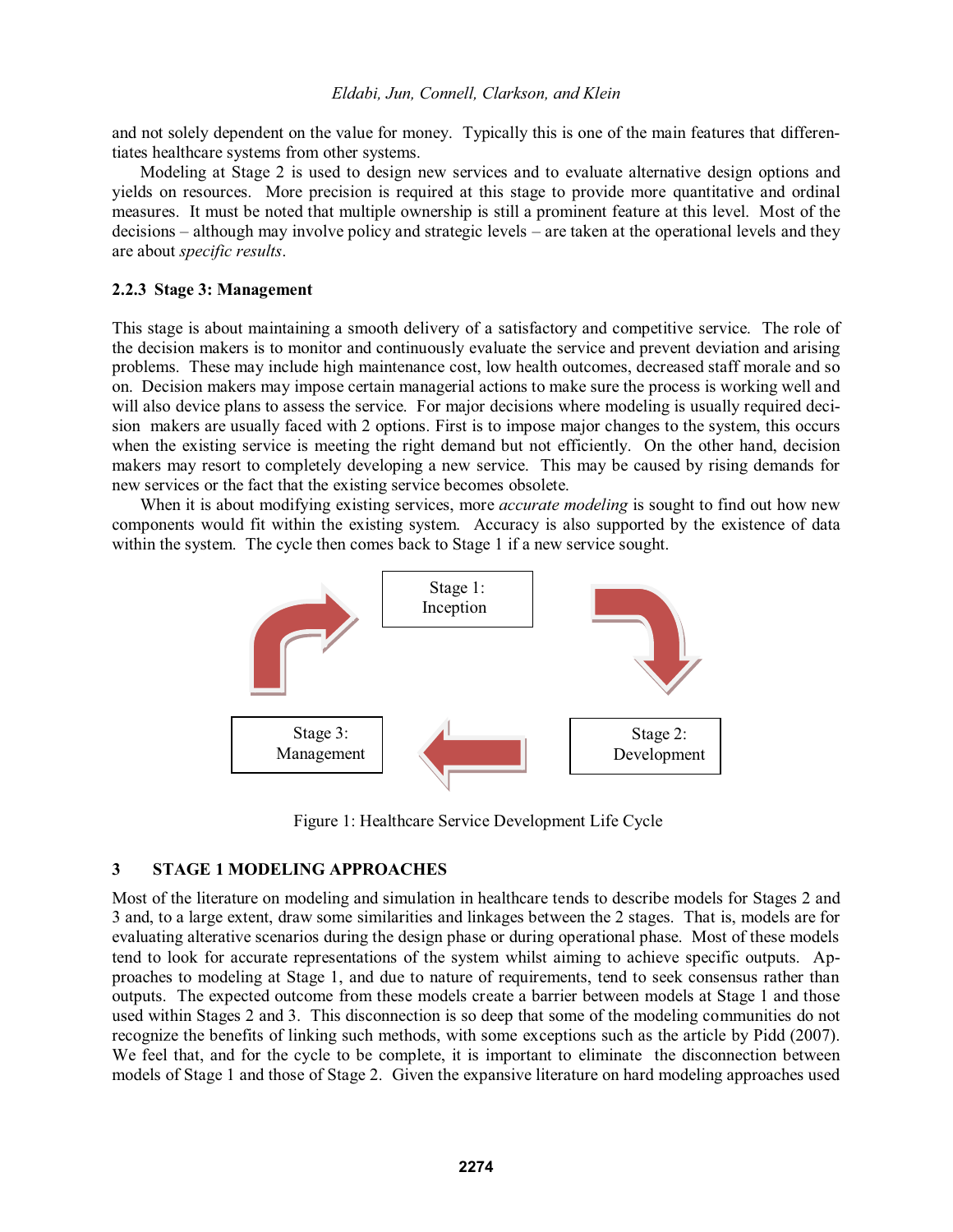for Stage 2, the following discussion turn the attention on some approaches used for Stage 1, aiming to highlight the benefits of such approaches to the service development life cycle.

## **3.1 Narrative and Problem Structuring Methods**

There are at least two aspects, peculiar to Problem Structuring Methods (PSM) used, that encourage this enhanced appreciation.

The first, and perhaps most obvious, is the graphical nature of many such approaches; the user com munity can 'see' the problem, often in a way that had not previously been possible. More importantly, the relationships between elements of the problem become more visible. Taking as an example the use of Rich Pictures in SSM (Checkland 1981, Checkland and Scholes 1990), where the approach seeks to deliberately make explicit possible areas of conflict between stakeholders, such that these are then explored in the forum of debate that SSM facilitates. The intention is often not to attempt to 'solve' such tensions which might be organizationally very deep-seated, for example – but to formally acknowledge their role in the problem situation that the modeling is seeking to address. This way of 'surfacing' tensions in a graphical manner at Stage 1, rather than the sometimes-preferred alternative of 'well, let's sort that out *later, once the model has been built'* offers its own challenges, but also offers one valuable way in which PSMs can be used at the earliest possible stage of modeling.

A second advantage that PSM modeling might promote is that it encourages dialog as an essential medium of knowledge exchange. Shared knowledge about any situation is inevitably partial, and the healthcare profession is no exception. One might argue that, in view of the ways in which the provision of clinical and non-clinical healthcare is sometimes structured, the tendency for partial knowledge is organizationally reinforced. Little work has been undertaken to explore the impact of such boundarycrossing knowledge sharing which might be particularly promoted by the use of PSM; the extensive Community of Practice literature (for example, Wenger 1998), tends to focus on communities of likeminded, rather than disparately-minded members. One possible way in which PSM might promote knowledge sharing that crosses such boundaries is by the use of narratives. There is a growing recognition of the role that narratives have to play in the exchange of organization knowledge (Connell, Klein, and Meyer 2004; Klein, Connell, and Meyer 2007). A value of their use in PSMs might be twofold; to help all parties appreciate the strength of feeling about a particular issue – often better expressed through a story of an event along the lines of  $-i$  did I tell you about the time when a patient nearly died because........<sup>3</sup>. The second value, arising from the first, is the way in which the shared knowledge might then be modified through a counter-story, which might support or contradict the first story - *that reminds me of the*  time when, if only we had been able to ......". An outcome of this is the co-creation of new (sometimes only implicit) stories in which a change in practice, say, might have led to a change in outcome *('If only we had had a system which allowed us to do........').* 

One of the important characteristics of stories  $-$  that they are often very memorable  $-$  can serve to support PSMs not only during their early use, but also throughout the duration of any modeling intervention, perhaps providing a useful shorthand that serves to remind users of what it is they are trying to achieve through the modeling.

#### **3.2 Graphical elicitation**

Graphical elicitation is a relatively new terminology employed to specifically describe the use of diagrammatic representations as information elicitation stimuli in interviews (Crilly, Clarkson, and Blackwell 2006). In this paper, we denote graphical elicitation as the use of diagrammatic representations as information elicitation stimuli for problem understanding and communication, but not necessarily limited to interviews. In fact, and as mentioned earlier, many problem structuring methods include an element of diagrammatic representations as a part of their problem structuring processes. In addition the importance of visual interaction and animation in modeling and simulation approaches has been highlighted whilst visual aspects of commercial simulation software tools have been greatly improved. However, graphical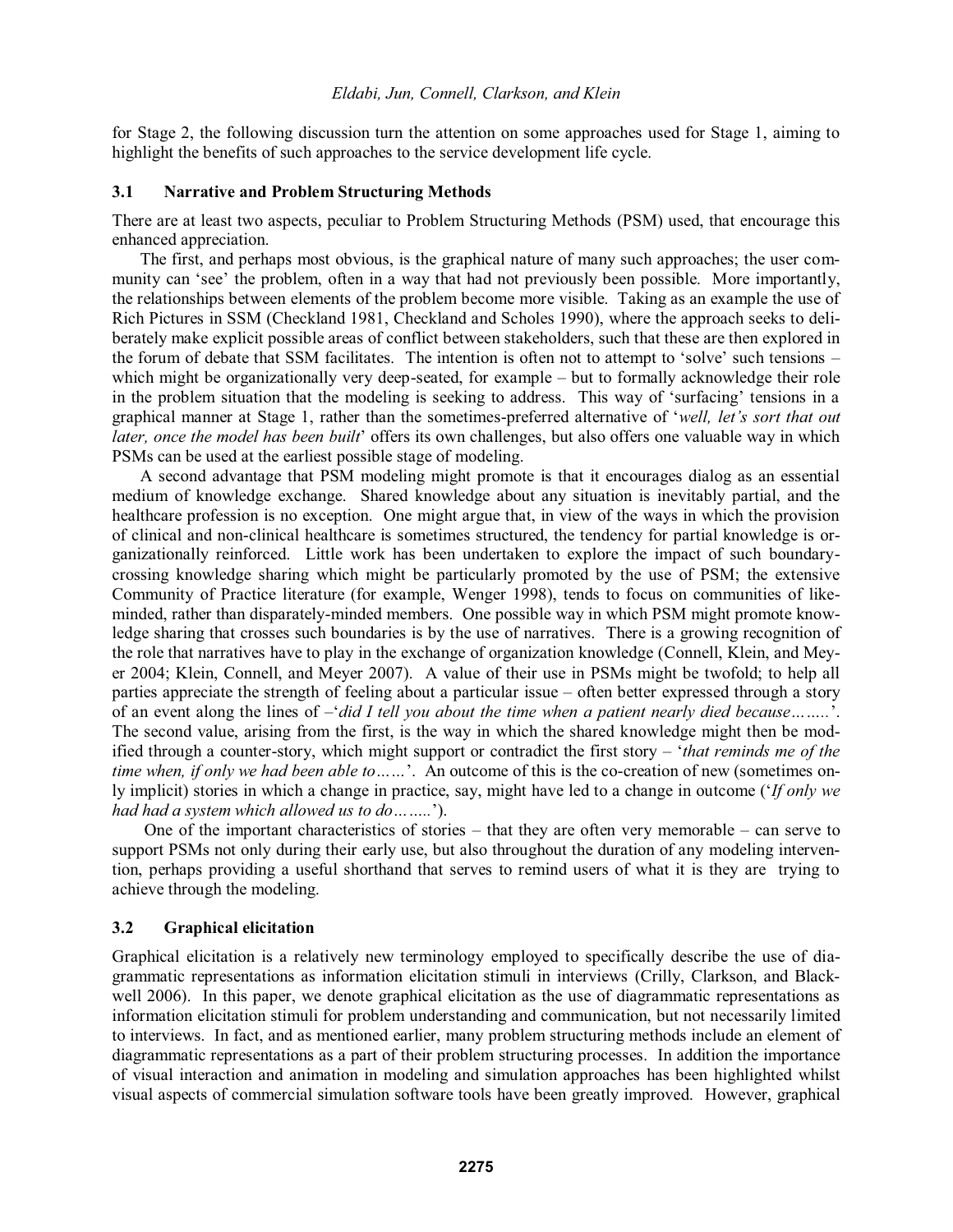modeling exists as a separate discipline and we believe that more from this discipline can be exploited for problem understanding and communication.

Two examples are presented below to show some diagrammatic representation methods and their potentials for healthcare service development and management. The two examples were derived from a participatory observation of a three-month healthcare organization consulting project, which aimed to achieve productive patient discharge. The workshops and interviews were mainly used for problem understanding, idea generation and evaluation in this project. One of the authors (G. Jun) observed the consulting (problem solving) process to find out the potential of graphical elicitation approaches. Issue mapping and systems modeling methods, more specifically state machine diagrams, were applied.

#### **3.2.1 Issue mapping**

Issue maps are based on a graphical modeling language called IBIS (Issue Based Information System). Kunz and Rittel (1970) pioneered the rationale capturing approach to communicate the structure of the complex issues. The basic concept of IBIS is simple. It is a directed graph, where some nodes represent three basic elements - questions, ideas and pro/con arguments, and are linked by arcs to other nodes. Issue maps provide an open and systematic way to clarify diverse perspectives, conflicting interpretations and goals, and inconsistent information. Issue maps have been most effectively implemented in the context of facilitated meeting to create diagrams that capture and connect participants' comments particularly when handling wicked problems with both social and technical complexity (Conklin et al. 2001). Recently, the potential of the issue maps for the rationale capture in the design of complex engineering systems has been highlighted by Bracewell and Wallace (2003) and they have been increasingly applied to engineering design practices ever since. The use of issue maps in healthcare has rarely been published in academic journals, however, there is more potential through some pilot trials and good reception from healthcare practitioners especially at Stage 1 of service development.

Figure 2 shows issues (problems, requirements, options and arguments) around productive patient discharge and provides a structure for problem understanding, concept generation and concept evaluation. This can eventually help define appropriate scope and clarify further questions for more specific modeling and simulation when required.

#### **3.2.2 Systems Modeling Language**

The second example is a general-purpose graphical systems modeling language (SysML: Systems Modeling Language). SysML has been developed to support the analysis, specification, design, verification and validation of man-made and natural complex systems including hardware, software, data, personnel, procedures and facilities. SysML consists of nine diagrams as shown in Figure 3 and can represent systems, components and other entities such as functions, messages, states, constraints and requirements.

In healthcare, various names were used to describe diagrammatic representation such as patient journeys, care pathways and process maps, but all of them are minor variants of activity diagrams. Some other diagrams such as sequence diagrams were applied in healthcare, but only in isolated situations and without overall consideration of alternative modeling methods. The need has been raised for better application of graphical systems modeling approaches to the design of healthcare systems (Clarkson et al. 2004). In response, Jun, Ward, and Clarkson (2010) developed a more detailed diagram type categorization framework for healthcare application and evaluated the usability and utility to healthcare professionals.

For the productive patient discharge project, state machine diagrams, i.e. a state transition diagram, which had been hardly used in healthcare, were applied. Figure 4 represents patient-related states such as patient's location and patient's physical status, and transition conditions and actions between them. As found in the previous research (Jun, Ward, and Clarkson 2010), state machine diagrams are very effective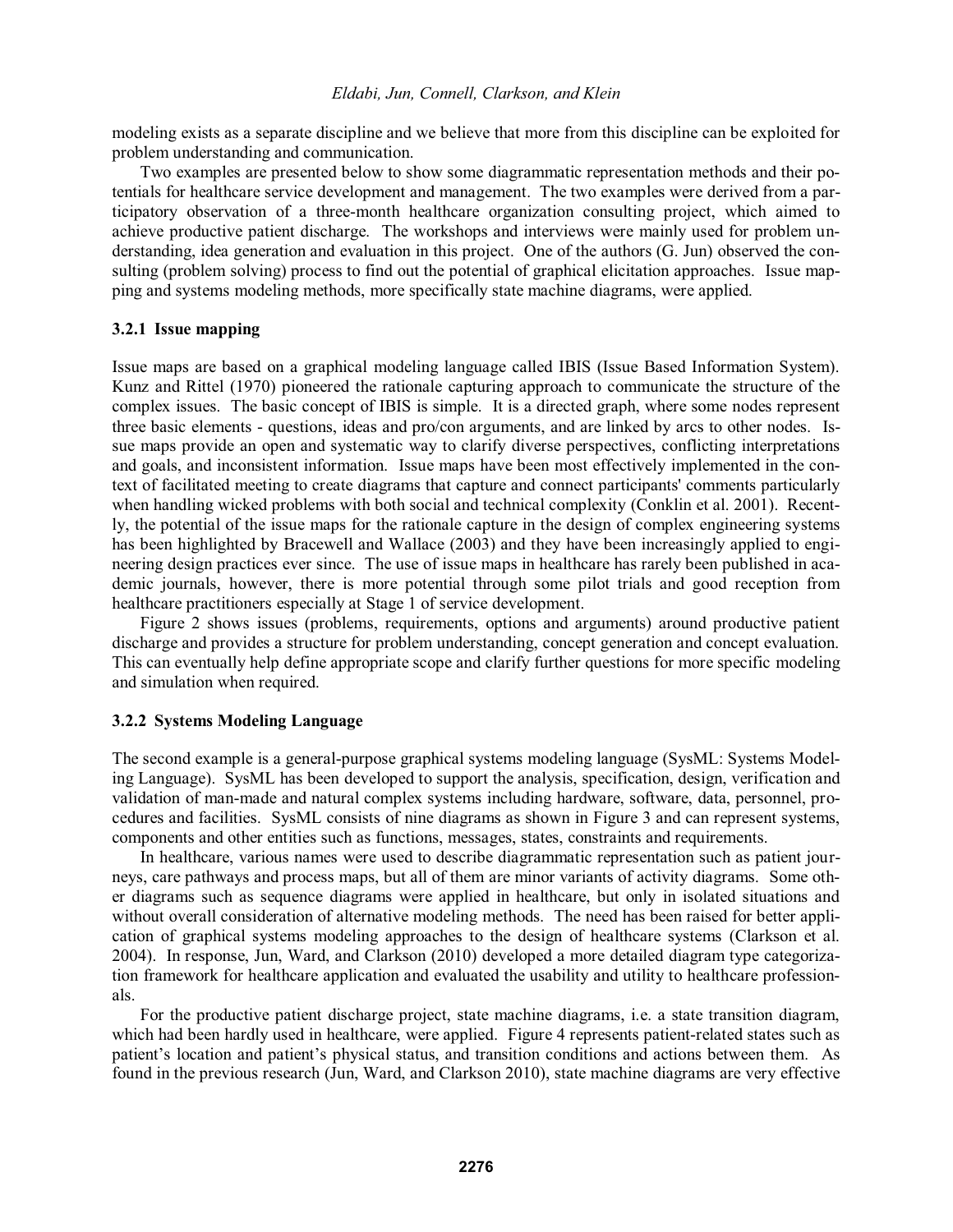in describing care processes from patient perspectives and highly efficient in describing complex and long care processes in a compact manner.



Figure 2: Issue map for making productive patient discharge



Figure 3: Nine diagram types of SysML (Friedenthal et al., 2008)

# **4 THE MODELING PROCESS FOR STAGE 1**

Given the delicate nature of Stage 1 and the nature of the modeling approaches used, it is inevitable that the modeling process itself will be different from those of Stage 2. This is particularly the case when dealing with stakeholders and the nature of expected outcomes. This section discussions these two issues in more detail in order to complete the picture of modeling at Stage 1.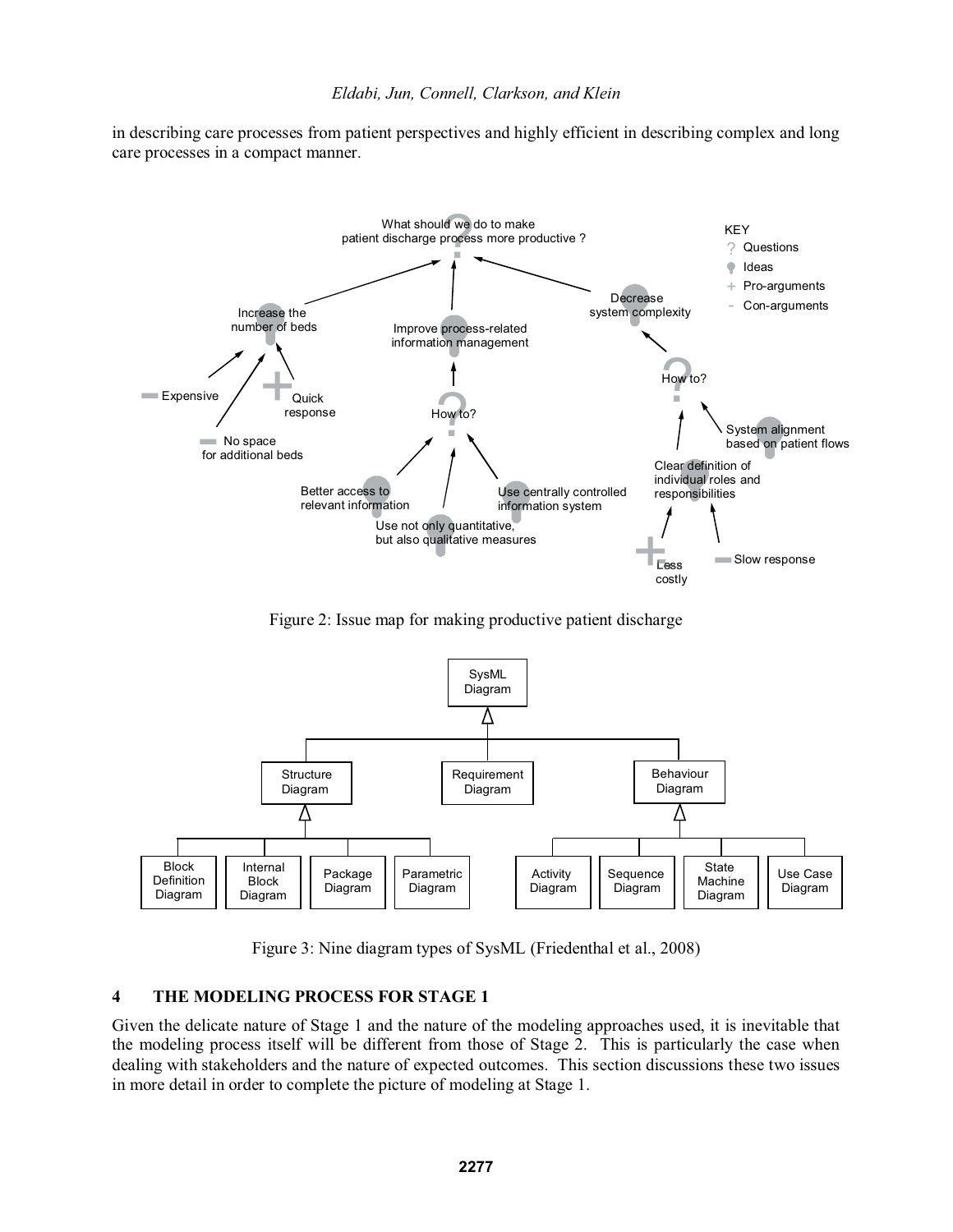

Figure 4: State machine diagram of a patient discharge process

# **4.1 Stakeholders management**

There is a considerable literature on the role of stakeholders in projects; a useful summary can be found in Freeman et al (2010). In the application of PSMs in Stage 1, the issue of stakeholder identification and management is prominent at this early stage. As mentioned earlier, the involvement of those whose working lives will be impacted by any intervention needs to be more than merely accommodated. If an intervention is to be successful, then any approach should promote *productive* interactivity, both between different groups of stakeholders and between stakeholders and modeling professionals. In healthcare settings, one of the reasons why such interactivity might prove so challenging is the duration of the project, and the ensuing change of personnel. This seems to be a particular problem in the UK National Health Service (NHS), with high job turnover as key individuals switch roles (Connell 2001, Pouloudi and Whitley 1997). This has also been recognized in more recent work; for example, the EPSRC-funded RIGHT project explicitly sought to promote the active involvement of groups of stakeholders from across the UK, whose projects (and models for participation) would act as 'exemplars'. Many of the problems identified in Connell (2001) repeated themselves in these exemplars; a sufficiently wide representation of stake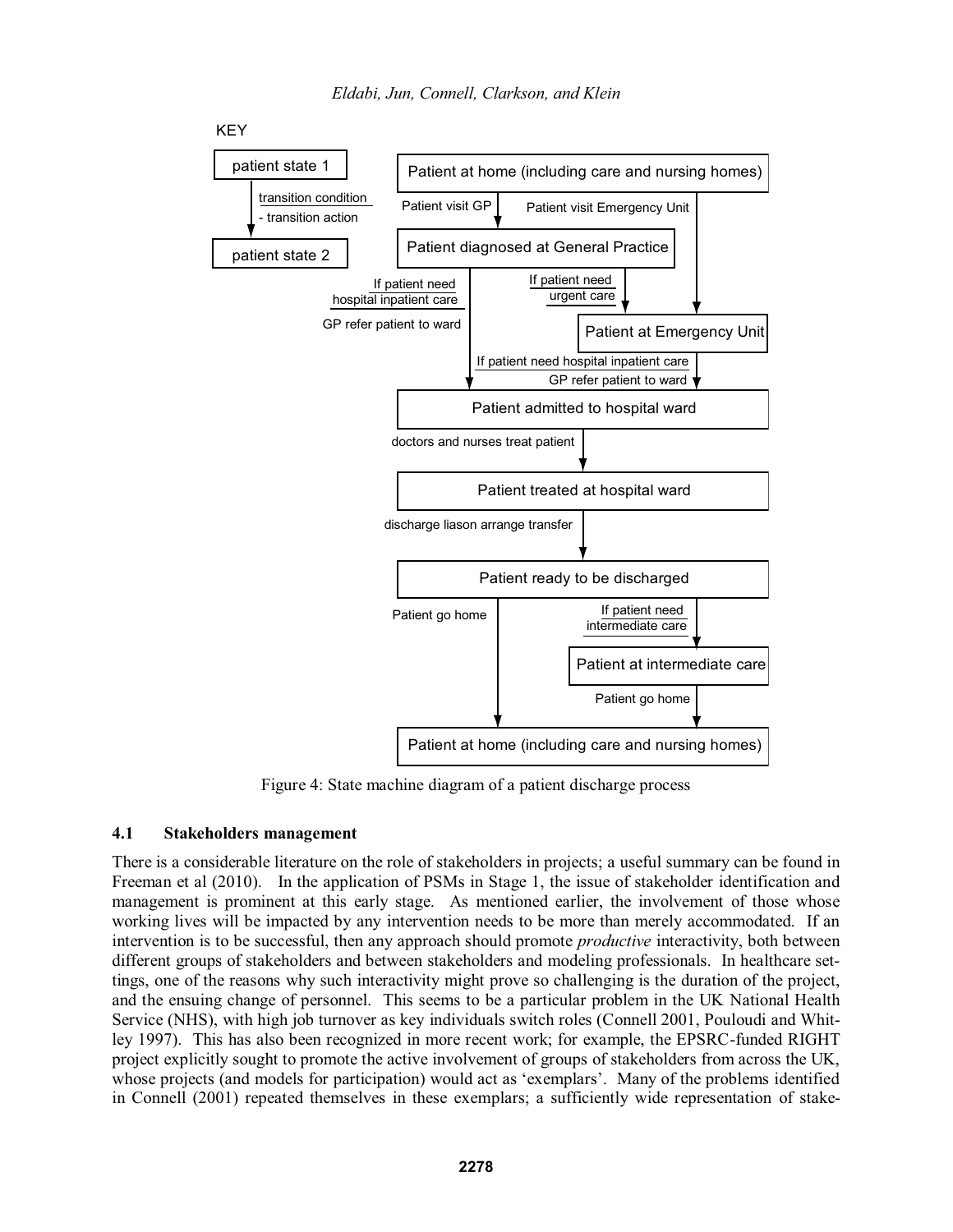holders was sometimes difficult to identify and recruit, and the longevity of the project was not always matched by that of the NHS post-holder, which undermined the productivity of some aspects of the interaction, however willing the intention.

## **4.2 Definition of Output**

A particular challenge facing the use of PSMs is the difficulty in defining outputs within the context of problem structuring methods. Whilst some PSMs have specific outputs - for example Rich Pictures or Conceptual Models arising from SSM use, or diagrammatic or graphical representations from other approaches - as mentioned earlier, it is not always easy to see the relationships between these outputs and the following stages of the intervention. This is even more marked in some of the less tangible outputs; for example, the learning processes that often form part of the active participation, which often arise from the sort of informal exchanges such as the narratives described above, whilst useful for transferring knowledge between those who are present at PSM meetings, are not as easy to transfer to those who did not share firsthand the experiences – for some stories, 'you had to be there' for the outputs arising from them to make full sense or prove useful in later stages.

One lesson that might be learned from attempts at early use of PSM surrounds the idea of management of expectations. Often, PSM (in its encouragement of multiple perspectives) will appear to cloud rather than clear the troubled waters of a problem situation. The 'output' of such modeling is usually not a 'solution', but instead is a clearer insight into the problem situation. Such an output is sometimes difficult to express, notwithstanding its value.

# **5 CONTINUITY OF MODELING**

As alluded to earlier, one important intended outcome, which might encourage the wider use of modeling at Stage 1 of any service development cycle, is the expectation that such approaches will increase the like lihood of user communities 'buying in' to any likely resolution of the issues. Much of the existing literature (for example, Checkland and Scholes 1990, Lehaney and Paul 1996, Brown 1997) supports this claim. One aspect of this increase in commitment is that those who have taken part in this stage will have gained a better appreciation of the views of a wider number of stakeholders. Perhaps more importantly, participants will have gained a deeper appreciation of the weight of the enthusiasm or reservations of other parties with whom they will need to work, whether such work is at the operational, day-to-day level (among, say clinical or other care-giving parties) or at a project management level (for example, the relationships between modeling professionals and their healthcare clients as the problem-in-hand is addressed).

The opportunities presented by graphical modeling approaches for continually re-examining a problem from various perspectives can lead to expansion and refinement of the entire thought process surrounding the problem. Thus, the misunderstanding and inconsistencies related to Stage 1 could be revealed. With a diagram that accurately reflects the current conceptualization of the problems, ideas and systems, the process of communicating can also be greatly improved. For example, issue maps could be particularly instrumental in exploring and clarifying problems and options, and identifying and communicating the areas where further analysis through modeling and simulation is needed. On the other hand, state machine diagrams could provide a good base for hard modeling approaches and simulation. It is also important to understand the roles each graphical modeling method can play at the different stages.

## **6 CONCLUSIONS**

As can be seen from the above discussion, a number of benefits can be drawn from using these methods. Perhaps the most important benefit that can be realized is the process of consensual thought organization to drive modeling through the following stages. One of the main challenges that faces Stage 2 modeling is the lack of a common view and lack of a shared understanding of the problem. This can be attributed to the lack of a multiple stage view of the life cycle of the service. For modeling to have a more viable im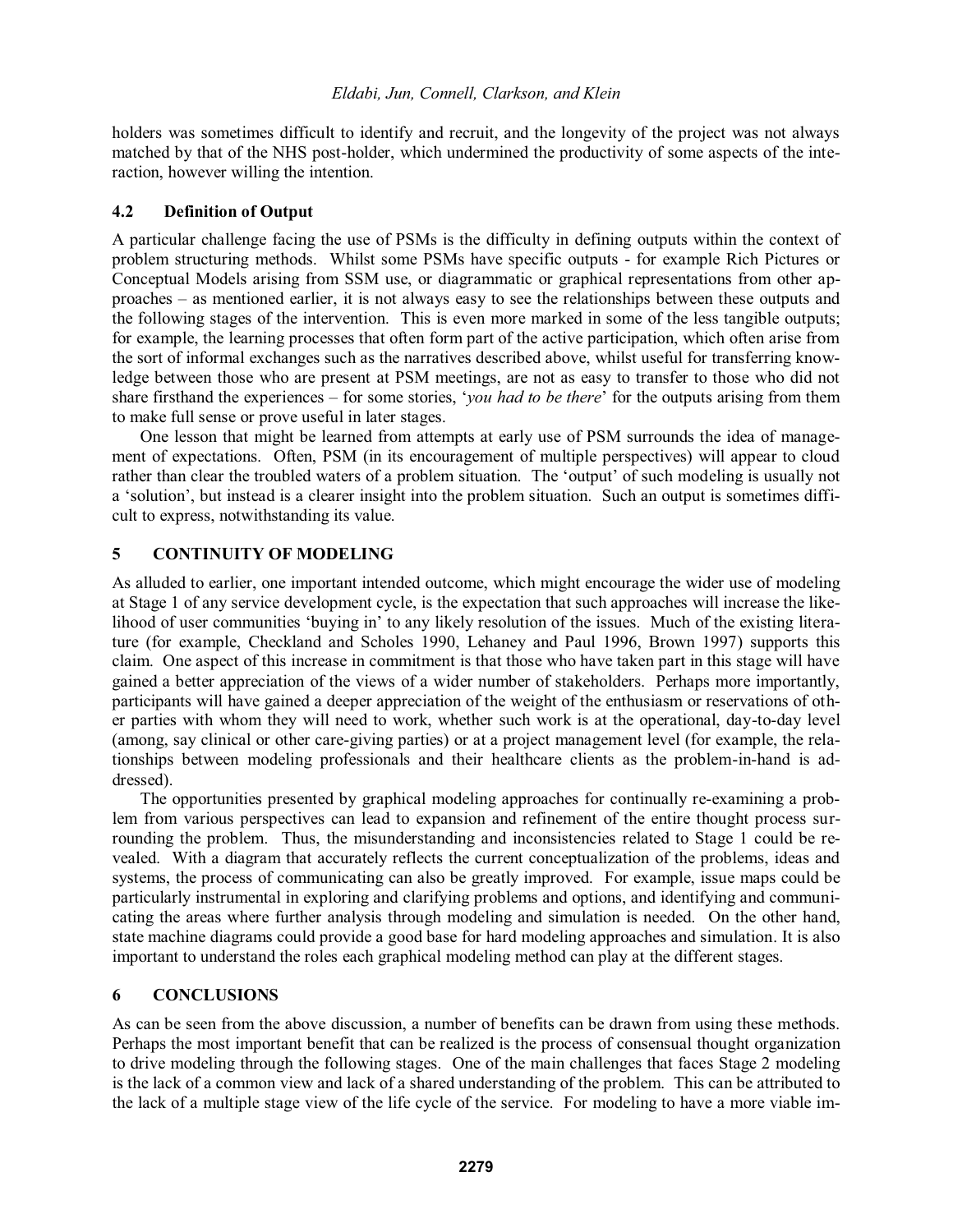pact on healthcare service, it has to start from the root of the service. Even if the intervention of modeling takes place while the service is at Stage 2, it would be important to use Stage 1 modeling approaches to focus and organize the thoughts of the stakeholders.

In this paper we have started with the assumption that a typical healthcare service goes through three main stages throughout its life cycle. We then consolidated this argument and defined the modeling requirements for each stage. Modelers need to recognize these stages and the connection between them. The literature suggests that there is disconnection between Stage 1 and Stage 2 modeling practices. In this paper we introduce the potential values of modeling and modeling approaches at Stage 1 and the potential benefits that can be carried over to Stage 2.

#### **REFERENCES**

- Bracewell, R.H. and K.M. Wallace. 2003. A tool for capturing design rationale. *14th International Conference on Engineering Design (ICED'03)*. Stockholm, Sweden.
- Brailsford, S.C. 2008. System dynamics: what's in it for healthcare simulation modelers. In *Proceedings of the 2008 Winter Simulation Conference,* ed. S.J. Mason, R.R. Hill, L. Mönch, O. Rose, T. Jefferson, and J.W. Fowler , 1478—1483. Piscataway, New Jersey: Institute of Electrical and Electronics Engineers, Inc.
- Brown, A.D. 1997. Developing a purchasing strategy: a case study of a District Health Authority using soft systems methodology. *Health Services Management Research* 10:58-68.
- Checkland, P.B. 1981. *Systems thinking, systems practice*. Chichester, UK: Wiley.
- Checkland, P.B. and J. Scholes. 1990. *Soft systems methodology in action*. Chichester, UK: Wiley.
- Clarkson, P.J., P. Buckle, R. Coleman, D. Stubbs, J. Ward, J. Jarrett, R. Lane, and J. Bound. 2004. Design for patient safety: a review of the effectiveness of design in the UK health service. *Journal of Engineering Design* 15:123-140.
- Conklin, J., A. Selvin, S. Buckingham Shum, and M. Sierhuis. 2001. Facilitated hypertext for collective sensemaking: 15 Years on from IBIS. *Proceedings 12th ACM Conference on Hypertext and Hypermedia*. Århus, Denmark.
- Connell, N.A.D. 2001. Evaluating soft OR: some reflections on an apparently "unsuccessful" implementation using an SSM based approach. *Journal of the Operational Research Society* 52:150-160.
- Connell, N.A.D., J.H. Klein, and E. Meyer. 2004. Narrative approaches to the transfer of organisational knowledge. *Knowledge Management Research and Practice* 2:184-193.
- Crilly, N., P. Clarkson, and A.F. Blackwell. 2006. Graphic elicitation: using research diagrams as interview stimuli. *Qualitative Research* 6:341-366.
- Eldabi, T. 2009. Implementation issues of modeling healthcare problems: misconceptions and lessons. In *Proceedings of the 2009 Winter Simulation Conference,* ed. M.D. Rossetti, R.R. Hill, B. Johansson, A. Dunkin and R.G. Ingalls,1831—1839. Piscataway, New Jersey: Institute of Electrical and Electronics Engineers, Inc.
- Eldabi, T., R.J. Paul, and T. Young. 2007. Simulation modelling in healthcare: reviewing legacies and investigating futures. *Journal of the Operational Re-search Society* 58:262-270.
- Freeman, R.E., J.S. Harrison, A.C. Wicks, B.L. Parmar, and S. De Colle. 2010. *Stakeholder theory: the state of the art*. Cambridge, UK: Cambridge University Press.
- Friedenthal, S., A. Moore, and R. Steiner. 2008. *A Practical Guide to SysML: The Systems Modeling Language.* US: Morgan Kaufmann.
- Johne, A., and C. Storey. 1998. New service development: a review of the literature and annotated bibliography. *European Journal of Marketing* 32:184-251.
- Jun, J.B., S.H. Jacobson, and J.R. Swisher. 1999. Application of discrete-event simulation in health care clinics: a survey. *Journal of the Operational Research Society* 50:109-23.
- Jun, G.T., J. Ward, and P.J. Clarkson. 2010. Systems modelling approaches to the design of safe healthcare delivery: ease of use and usefulness perceived by healthcare workers. *Ergonomics*, In Press.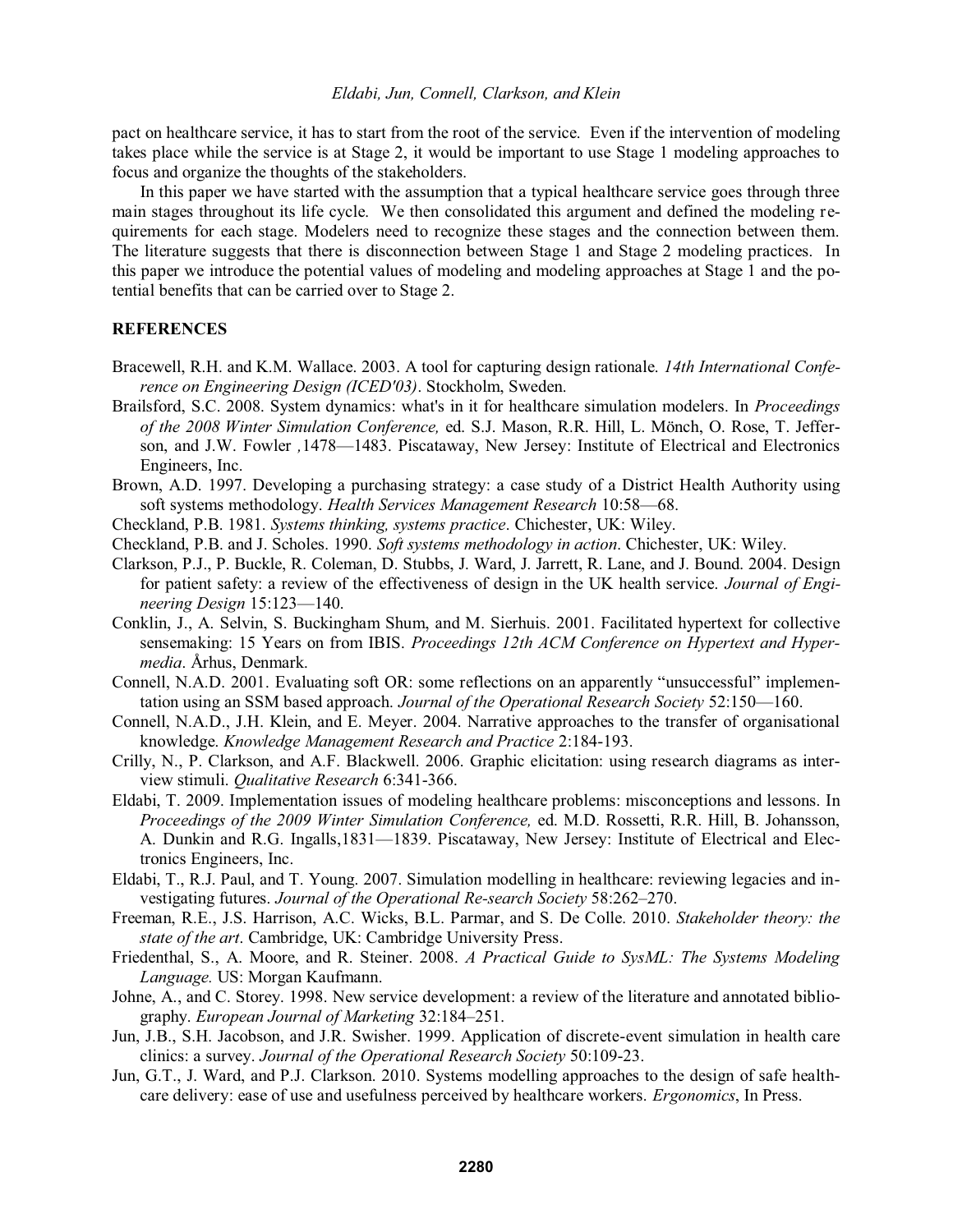- Klein, J.H., N.A.D. Connell, and E. Meyer. 2007. Operational research practice as storytelling. *Journal of the Operational Research Society* 58:1535-1542.
- Kunz, W., and H.W.J. Rittel. 1970. Issues as elements of information systems. Working Paper 131. Institute of Urban and Regional Development, University of California, Berkeley, California.
- Lehaney, B., and R.J. Paul. 1996. The use of SSM in the development of a simulation of out-patient services at Watford General Hospital. Journal of the Operational Research Society 47: 864-870.
- Menor, L.J., M.V. Tatikonda, and S.E. Sampson. 2002. New service development: areas for exploitation and exploration. *Journal of Operations Management* 20:135-157.
- Pidd, M. 2007. Making sure you tackle the right problem: linking hard and soft methods in simulation practice. In *Proceedings of the 2007 Winter Simulation Conference*, ed. S.G. Henderson, B. Biller, M.-H.Hsieh, J. Shortle, J.D. Tew, and R.R. Barton, 195-204. Piscataway, New Jersey: Institute of Electrical and Electronic Engineers, Inc.
- Pouloudi, A., and E.A. Whitley. 1997. Stakeholder identification in inter-organizational systems: gaining insights for drug use management system. *European Journal of Information Systems* 6:1—14.
- Royston, G. 2005. Modelling and simulation in health potential, achievement and challenge. *Presentation for MASHnet launch*, September 2005. Available via <http://www.pms.ac.uk/mashnet/index.php?section=sub&act=MASHnetLaunc hReport20Sep05#RoystonTalk> [accessed February, 17 2006].
- Wenger, E. 1998. *Communities of practice: learning, meaning, and identity*. Cambridge: Cambridge University Press.

## **AUTHOR BIOGRAPHIES**

**TILLAL ELDABI** is a senior lecturer at Brunel Business School, Brunel University, UK. He has B.Sc. in Econometrics and Social Statistics, M.Sc. in Simulation Modeling and Ph.D. in Simulation Modeling in Healthcare . His research is into aspects of healthcare modeling and simulation. He developed a number of models and bespoke packages to support health economists and clinicians to decide on best treatment programs. Dr Eldabi has published widely in the field of modeling in healthcare and edited a num ber of special issues in highly respectable journals. Dr. Eldabi's email address is <tillal.eldabi@brunel.ac.uk>.

**THOMAS JUN** is a Research Associate in the Engineering Design Centre at the University of Cambridge. His research interest is in integrating mapping, modeling and simulation approaches for healthcare service design. As well as publishing academic papers for both healthcare and design audience, he has produced a practical workbook (modeling and simulation techniques for supporting healthcare decision making) for healthcare practitioners. Dr. Jun's email address is  $\leq$ gj225@cam.ac.uk>.

**N.A.D. (CON) CONNELL** is Professor of Management in the School of Management, University of Southampton. He has researched and published widely in healthcare-related topics, including articles in *BMJ, Health Services Management Research, Journal of the OR Soc, Journal of Health Organisation &*  Management, and *Journal of Advanced Nursing*. Professor Connell's email address is <n.a.connell@soton.ac.uk>.

**JOHN CLARKSON** is a Professor of Engineering Design and Director of the Cambridge Engineering Design Centre. His research interests are in the development of design methodologies to address specific design issues, for example, process management, change management, healthcare design and inclusive design. As well as publishing over 450 papers, he has written and edited a number of books on medical equipment design and inclusive design. Professor Clarkson's email address is  $\leq$ pjc10@cam.ac.uk>.